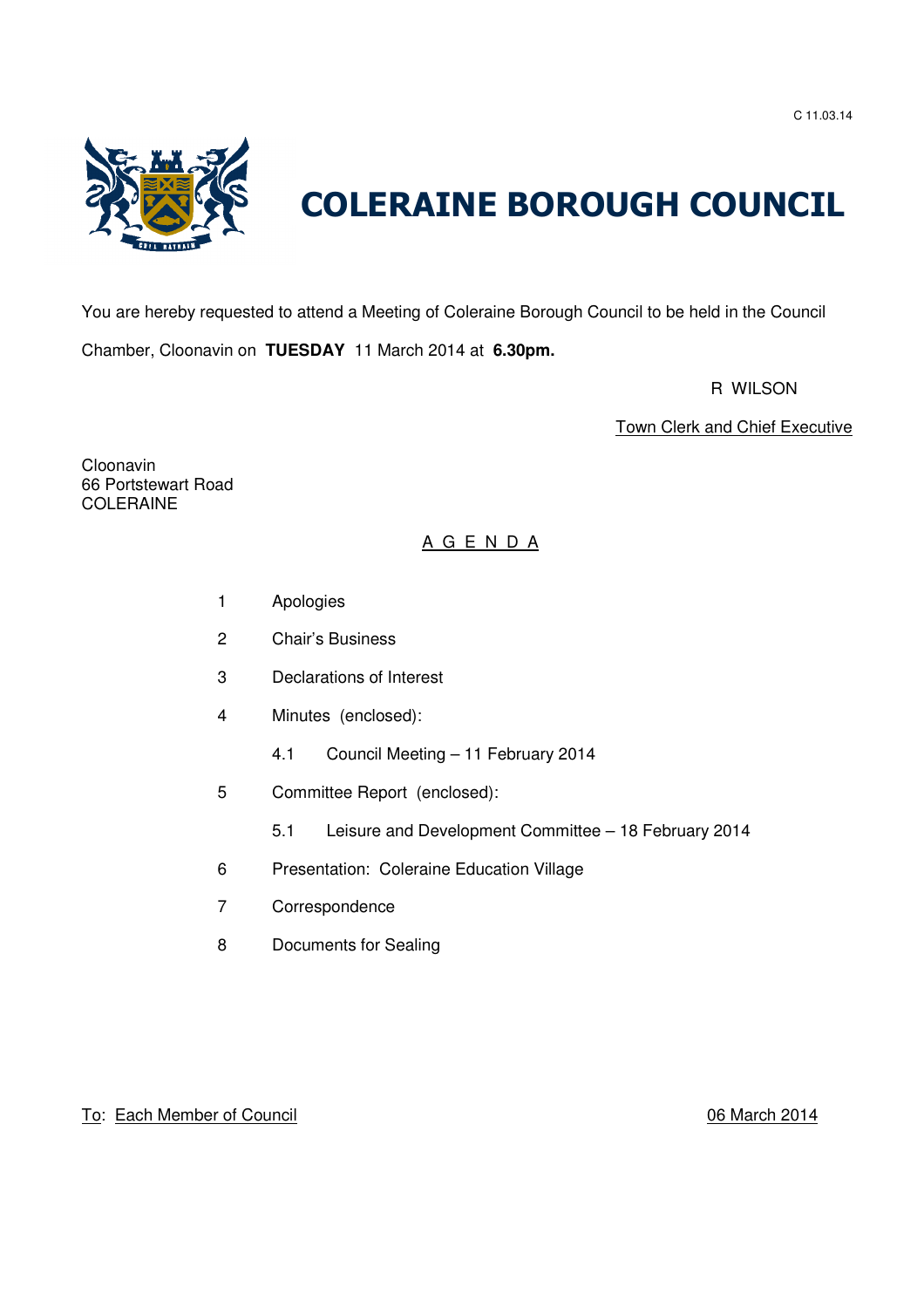# COLERAINE BOROUGH COUNCIL

# COUNCIL MEETING 11 March 2014

# MINUTES BOOKLET

# **CONTENTS**

|                                                      | Page No. |
|------------------------------------------------------|----------|
| Council Meeting - 11.02.14                           | $2 - 6$  |
| Leisure and Development Committee Meeting - 18.02.14 | $7 - 20$ |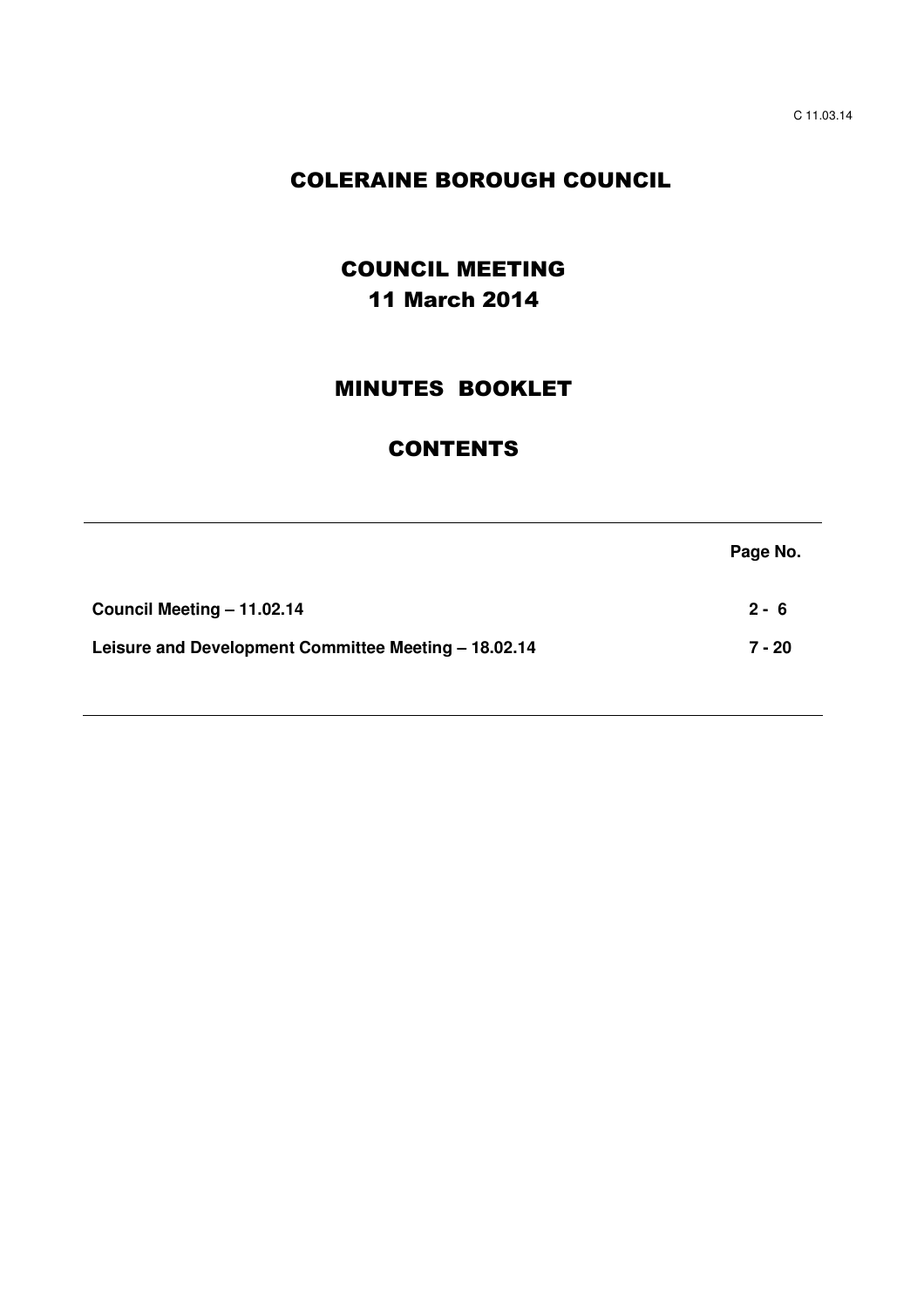| <b>Meeting</b> | <b>Council</b>                                                                                                                                                                                                                                                                                                                                                                                                                   |
|----------------|----------------------------------------------------------------------------------------------------------------------------------------------------------------------------------------------------------------------------------------------------------------------------------------------------------------------------------------------------------------------------------------------------------------------------------|
| Date and Time  | 11 February 2014 at 6.30pm                                                                                                                                                                                                                                                                                                                                                                                                       |
| Location       | Council Chamber, Cloonavin                                                                                                                                                                                                                                                                                                                                                                                                       |
| <b>Chair</b>   | The Mayor, Councillor D Harding                                                                                                                                                                                                                                                                                                                                                                                                  |
| <b>Present</b> | Deputy Mayor, Councillor M Fielding                                                                                                                                                                                                                                                                                                                                                                                              |
|                | Aldermen P Fielding, M Hickey and J McClure                                                                                                                                                                                                                                                                                                                                                                                      |
|                | Councillors C Alexander, D Barbour, Y Boyle, T Clarke, S Cole,<br>G Duddy, B Fitzpatrick, R Holmes, W King, M Knight-McQuillan,<br>R Loftus, W McCandless, S Quigley and C Sugden                                                                                                                                                                                                                                                |
| In Attendance  | Town Clerk and Chief Executive (Items $1 - 8.2$ ), Corporate Director of<br>Environmental Services (Items $1 - 6.1$ ), Corporate Director of Leisure<br>and Development (Items $1 - 8.2$ ), Head of Finance (Items<br>$1 - 6.1$ ), Head of Development Services (Items $1 - 8.2$ ), Head of<br>Leisure Services (Items 1 – 4.1.1), Human Resource Manager, Events<br>Assistant (Items $1 - 4.1.3$ ) and Administrative Assistant |

## **1 APOLOGIES**

Apologies were recorded for Aldermen Creelman and Hillis and Councillor Archibald.

## **2 CHAIR'S BUSINESS**

#### **2.1 Town Clerk and Chief Executive – Resignation**

The Mayor advised Members that it was with sadness that he had accepted the resignation of Mr Roger Wilson, Town Clerk and Chief Executive, as he had accepted the post of Chief Executive with the new Lisburn City and Castlereagh District Council.

It was agreed that the matter of filling this vacancy be taken "In Committee" at the end of the Meeting.

#### **2.2 Confidential Items**

The Mayor referred to the confidential items in the Leisure and Development Committee Minutes which required to be taken 'In Committee'.

At this point Alderman Hickey and Councillor Holmes voiced concern regarding recent 'In Committee' items being leaked to the Press.

Following comments it was agreed that the confidential items be considered 'In Committee' at the end of the Meeting.

Councillor Cole joined the Meeting.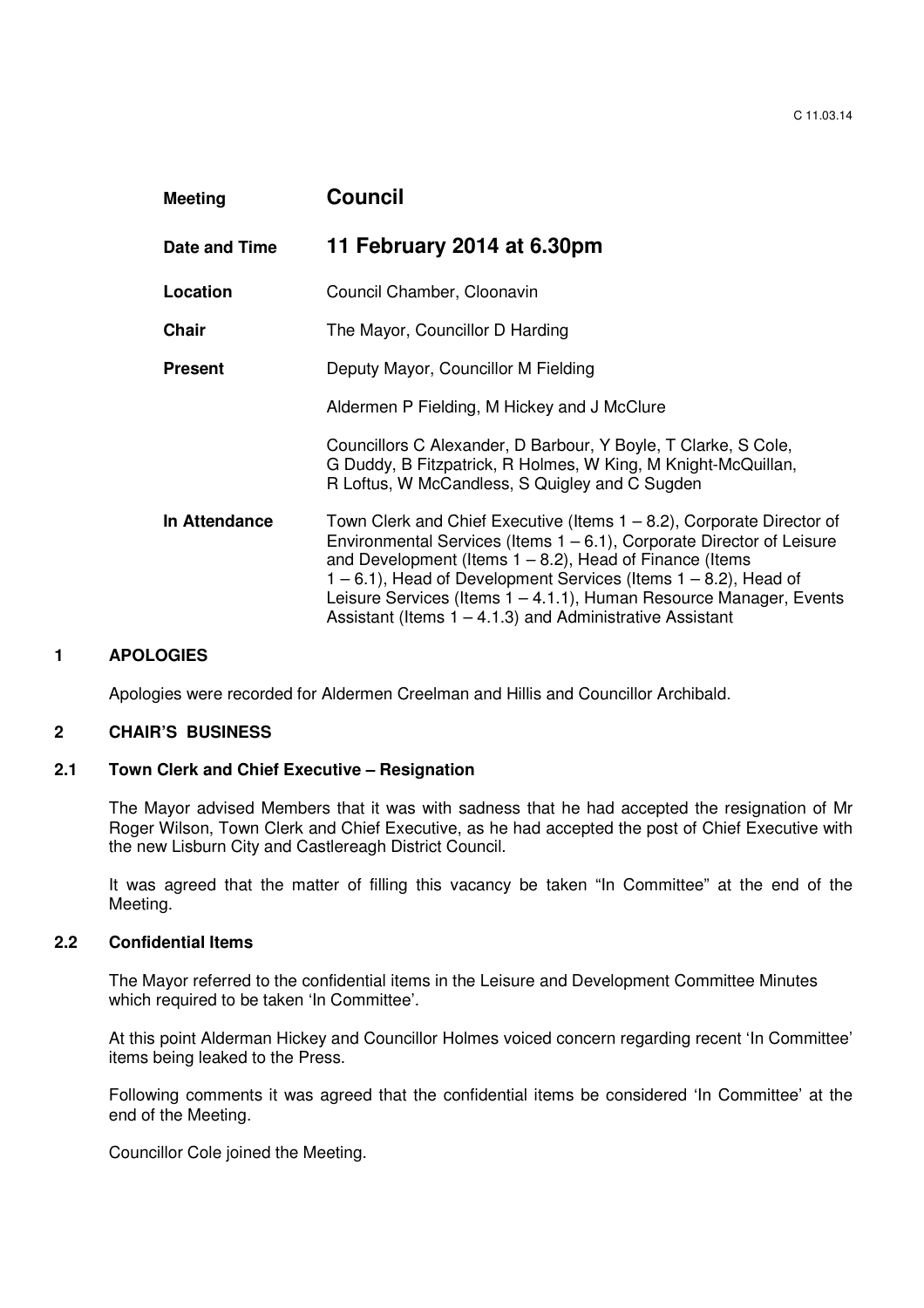#### **3 DECLARATIONS OF INTEREST**

There were no Declarations of Interest.

#### **4 COMMITTEE REPORT**

#### **4.1 Leisure and Development Committee**

The Chair, Councillor McCandless, moved the adoption of the Leisure and Development Committee Report; this was duly seconded by Alderman Fielding.

#### **4.1.1 Northern Ireland International Airshow (NIIA)**

Councillor Boyle joined the Meeting during this item.

The Mayor welcomed Squadron Leader Paul Sall, MSc RAF (Retired), Director and Squadron Leader Roger Steele, RAF (Retired). Display Co-ordinator, RAF Waddington International Airshow who were in attendance to provide the Committee presentation to Council.

San Ldr Sall elaborated on the aims and vision for the Portrush Airshow and again outlined the proposed changes.

 Members thanked Sqn Ldr Sall for the presentation after which he answered various questions. Thanks were also expressed to Air Vice Marshall Niven for his sterling work.

**Agreed:** On the proposal of Councillor Cole and seconded by Councillor Duddy that the recommendation of Committee be accepted.

#### **4.1.2 Tree Policy**

Councillor Alexander asked if Council had plans to plant trees in conjunction with the proposed tree management and maintenance contained in the Draft Tree Policy.

 The Corporate Director of Leisure and Development would raise the matter with the Outdoor Recreation Manager and a copy of the Draft Tree Policy would be forwarded to all Members.

Agreed: That the recommendation of Committee be accepted.

#### **4.1.3 North West '200' – Concert**

The Mayor thanked Mr Mervyn Whyte and Mr Brian Moore, who were present in the public gallery, for attending the Council Meeting. The Concert would be a great addition to the Festival week.

**Agreed:** On the proposal of Alderman Hickey and seconded by Councillor Duddy that the recommendation of Committee be accepted.

#### **4.1.4 Coleraine Harbour Commissioners – Representative**

 It was noted that Councillor Clarke would replace Councillor Bradley on Coleraine Harbour Commissioners.

#### **5 Annual Estimate of Rates**

The Chief Executive presented his Report on the 2014/2015 Rate Estimates (previously supplied).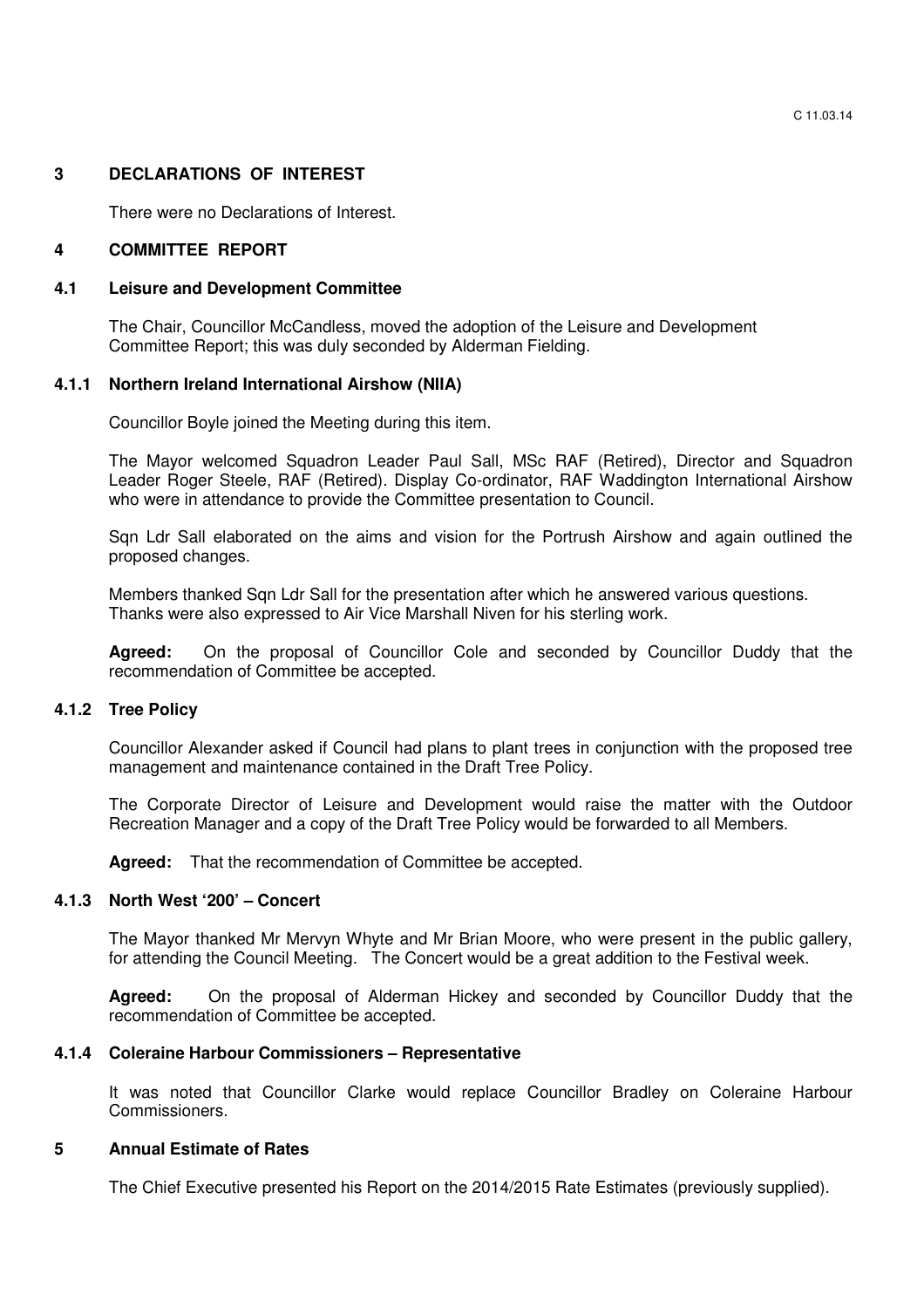Council was very aware of the ongoing financial situation, both at a national level and local level. The most recent growth figures had encouragingly shown some improvement with growth of 1.6% in the economy for Northern Ireland. The current economic climate was still very difficult and the Northern Ireland budget remained the most challenging to face Government for over a generation.

 The Report highlighted some of the key pressures facing Council, including financial issues and some of the measures taken to address the impact.

#### **Financial Pressures**

Council continued to face increasing expenditure including:

- Payroll costs estimated 1% increase in pay;
- Waste management costs (including a further increase in landfill tax of £8 per tonne) and the potential reduction in income levels;
- Increasing energy and fuel costs resulting from a large fleet of vehicles and a considerable property portfolio;
- Assistance in the promotion and marketing of major international events (such as the Giro D'Italia and the International Airshow).

#### ● **Income**

The main issues relating to Council's income for the forthcoming year were:

- A material reduction in landfill site income was forecast for the incoming year due to other Councils reducing the amount of waste they put to landfill and a potential loss of customers;
- The amount Council received from Central Government was estimated to decrease by £41k.

#### **Savings and Efficiencies**

Members noted other areas which had produced savings including:

- Management and control of vacant posts
- Fleet efficiencies (eg tracker devices)
- Energy usage and efficient procurement
- Review of operation of facilities/services
- Review of all service budgets on a line by line basis
- Waste Management increased diversion of co-mingled waste to mixed dry recycling
- Dunluce Centre savings due to closure in 2013

#### ● **Capital Programme**

Council recognised the key role that it had in regenerating and investing in its local area and accordingly had a significant capital programme which provided for capital expenditure on strategic, operational and community based schemes. Details would continue to be provided to Members on the progress of individual schemes.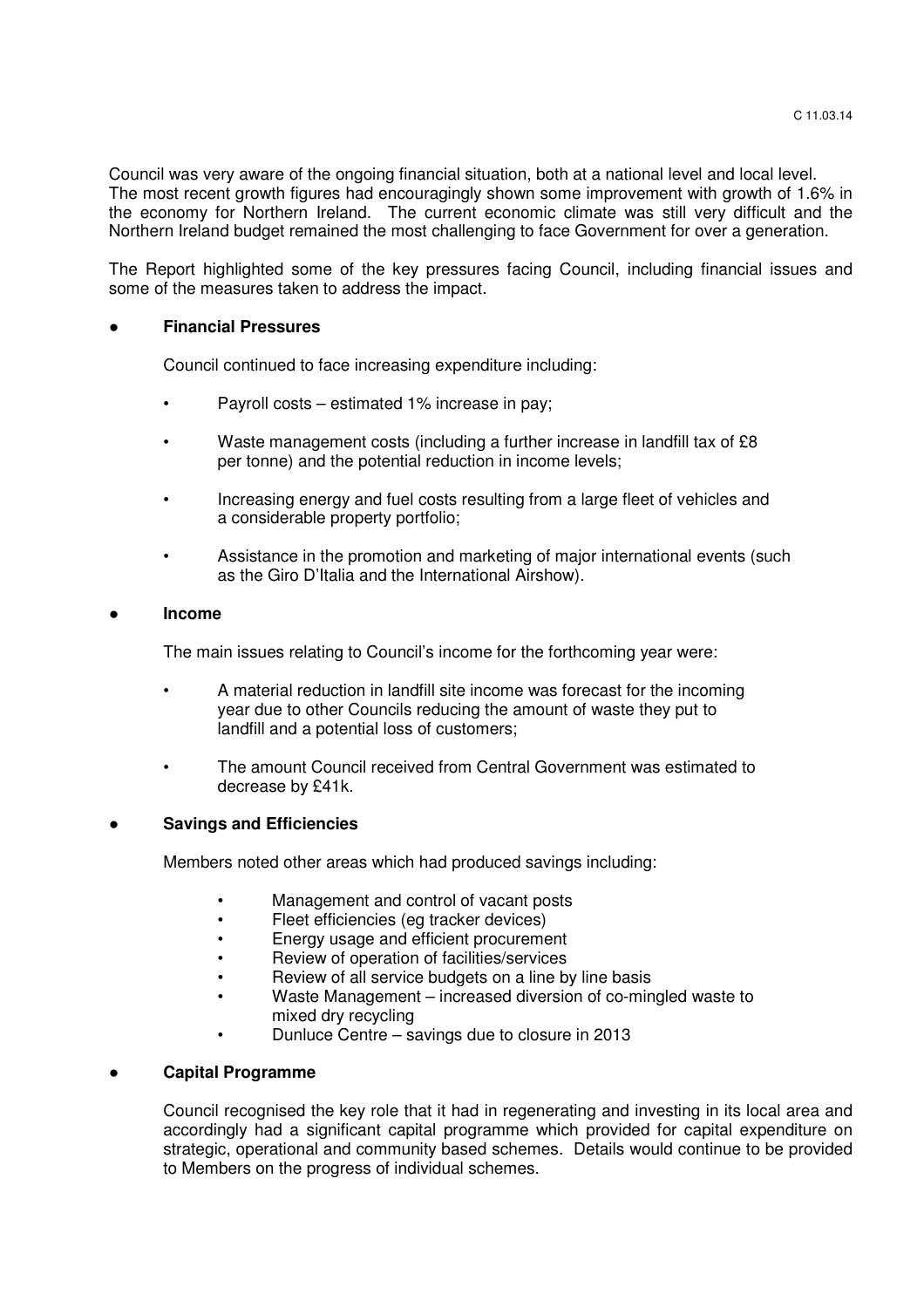### ● **Estimate Summary**

The estimate of rates culminated in the following to achieve a freeze in the District Rate for 2014/2015:

| <b>Net Cost of Services</b>              | 16,024.278 |
|------------------------------------------|------------|
| Financing Expenditure - Loan charges     | 4,152,932  |
| Taxation and Non Specific Grant Income - |            |
| <b>General Grant</b>                     | (582, 834) |
| <b>Application of Reserves</b>           | (620,000)  |
| Amount to be raised                      | 18,974,376 |
| <b>Estimated Product of 1p Rate</b>      | 780,710    |
| Non-Domestic Rate of                     | 24.3040    |
| Domestic Rate of                         | 0.3206     |

Agreed: On the proposal of Councillor Holmes and seconded by Councillor McCandless that Council:

- i) Strike a Domestic District Rate of 0.3206 pence and a Non-Domestic Rate of 24.3040 pence for 2014/2015 which made provision for the revenue budget (including contributions) and the capital programme.
- ii) Approve the Authorised Borrowing Limit, Treasury Management Strategy and Minimum Revenue Provision Policy for 2014/2015.

Thanks were extended to Members, officers and staff who had contributed to the extensive estimates exercise.

## **6 CORRESPONDENCE**

## **6.1 NILGA Annual Conference 2014**

Details of the 2014 NILGA Annual Conference, to be held on 27 February 2014 at the La Mon Hotel, Belfast, were circulated to each Member. Members interested in attending were asked to contact the Chief Executive.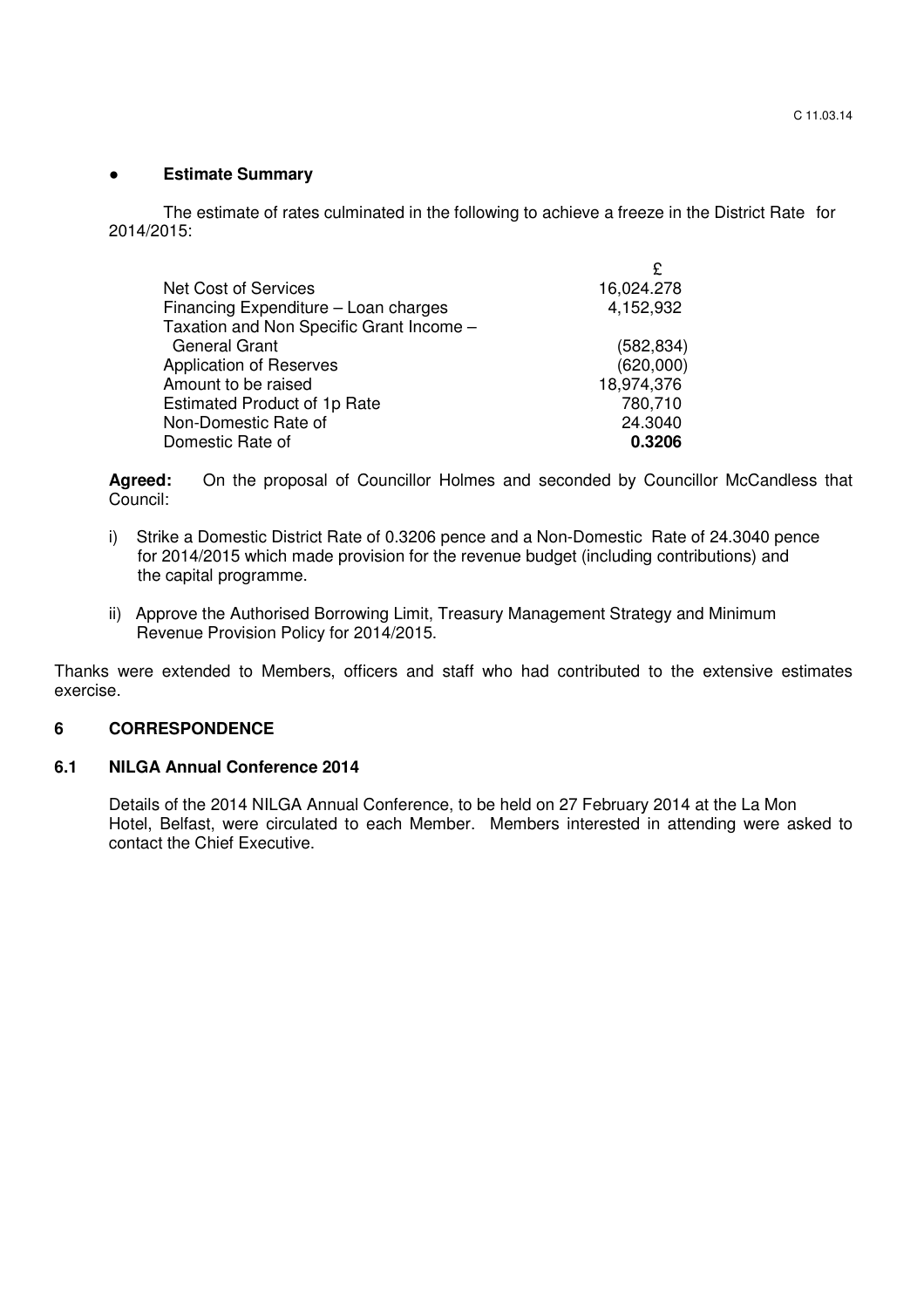| <b>Meeting</b> | <b>Leisure and Development Committee</b>                                                                                                                                                                                                                                                                                                                                                                                                                 |  |
|----------------|----------------------------------------------------------------------------------------------------------------------------------------------------------------------------------------------------------------------------------------------------------------------------------------------------------------------------------------------------------------------------------------------------------------------------------------------------------|--|
| Date and Time  | 18 February 2014 at 6.30pm                                                                                                                                                                                                                                                                                                                                                                                                                               |  |
| Location       | Bann View Committee Room, Cloonavin                                                                                                                                                                                                                                                                                                                                                                                                                      |  |
| Chair          | Councillor W McCandless                                                                                                                                                                                                                                                                                                                                                                                                                                  |  |
| <b>Present</b> | Aldermen P Fielding, M Hickey, N Hillis and J McClure<br>Councillors D Barbour, Y Boyle and M Knight-McQuillan                                                                                                                                                                                                                                                                                                                                           |  |
| In Attendance  | Town Clerk and Chief Executive, Corporate Director of Leisure<br>and Development, Head of Development Services, Head of Leisure<br>Services, Community Development Manager (Items 1 – 5.12.5), Acting<br>Economic Development Manager (Items 1 – 5.12.7), Tourism Manager<br>(Items $5.5 - 5.12.1$ ), Healthy Living and Sport Manager (Items $1 -$<br>5.10), Visitor Information Manager (Items $5.5 - 5.12.1$ ) and<br><b>Administrative Assistant</b> |  |

#### **1 APOLOGIES**

There were no apologies.

#### **2 CHAIR'S BUSINESS**

There was no Chair's business.

### **3 DECLARATIONS OF INTEREST**

There were no declarations of interest.

#### **4 REQUESTS FOR PRESENTATIONS**

There were no requests for presentations.

# **5 LEISURE AND DEVELOPMENT SERVICES' REPORT**

Consideration was given to the Leisure and Development Services Report (previously supplied).

# **5.1 Somerset Trees**

The Corporate Director of Leisure and Development advised that, following numerous complaints relating to the tree belt in the vicinity of Somerset development and subsequent meetings, the desire was to maintain tree cover in the area. It was also reported that the Planning Service had placed a Tree Preservation Order on the entire land at Somerset. In order to address this recent development a meeting had been arranged with Planning Service for Wednesday 19 February 2014.

Members considered the 'SWOT' Analysis contained in Appendix 1 of the Report detailing various options.

**Recommended:** On the proposal of Councillor Barbour and seconded by Alderman Fielding that Council: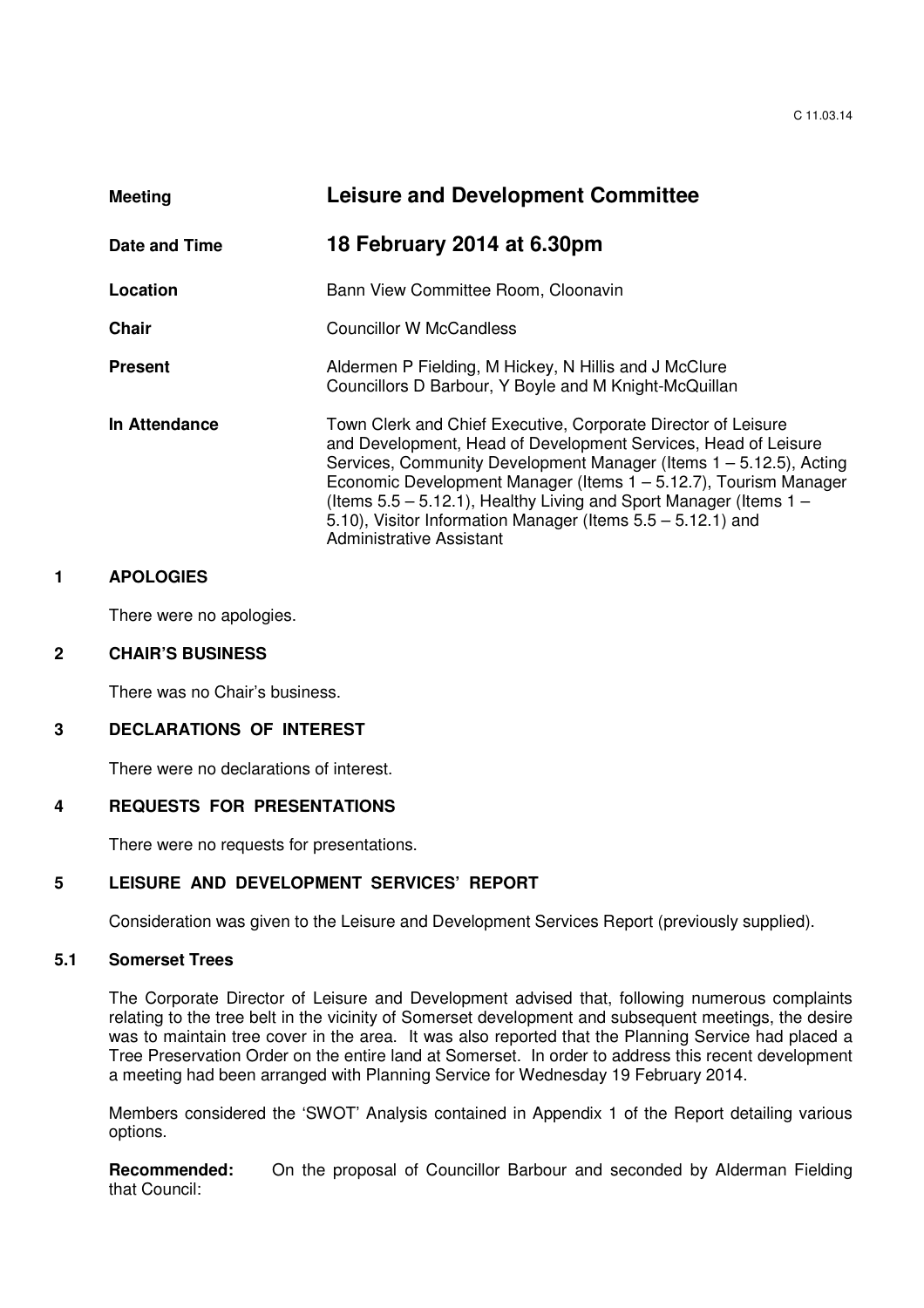- i) approve the operation, as specified in Option 5 of the Report, at a cost of £17,750; and
- ii) ratify the recommendation at the Council Meeting to be held on 25 February 2014.

#### **5.2 Coleraine Football Club and Pitch Maintenance**

 The Corporate Director of Leisure and Development reported that Coleraine Football Club were experiencing difficulties in maintaining the playing surface of the pitch at the Showgrounds and had approached Council for assistance.

 Members considered the Service Level Agreement contained in Appendix 2 of the Report and noted that the detailed 'Schedule of Operations – Appendix 1' referred to was not included but the summary of commitment to Council was 92 hours labour and total cost was £2,275 per annum.

Any similar agreement during the life of this Council would not exceed £2,500.

**Recommended:** On the proposal of Alderman Hickey and seconded by Alderman Fielding that Council approve the signing of the Service Level Agreement as specified.

#### **5.3 Harry Gregg Statue**

The Corporate Director of Leisure and Development reported that a site had been identified as a potential location for the Harry Gregg Statue which had been approved by the Sub Committee and the Gregg family. As described in Appendix 3 of the Report the location was in the Coleraine Diamond area in front of the First Trust Bank within the footprint of the existing planter. It was noted that any Council support for the project would be in the form of facilitating the location of the Statue and associated permissions.

**Recommended:** On the proposal of Councillor Barbour and seconded by Alderman Hickey that Council agree, in principle, to progress the project at The Diamond location.

#### **5.4 Community Rescue Service**

The Corporate Director of Leisure and Development reported that due to The Cranagh Marina complex being recently placed on the market, the Bann Community Rescue Service had requested to relocate their operations to Coleraine Marina. The requirements would be two berths for three rapid response ribs and space for a small portacabin in the Marina yard.

 A formal licence would be drawn up for a one-year period and, subject to annual review, the possibility of an option to extend for a further two years. Costs incurred would be met by the Community Rescue Service in lieu of berthing fees.

**Recommended:** On the proposal of Alderman Fielding and seconded by Alderman Hickey that Council facilitate the requirements of the Bann Community Rescue Service at Coleraine Marina.

#### **5.5 Proposed Fees and Charges (part only) 2014-2015**

The Corporate Director of Leisure and Development presented the schedule of proposed fees and charges for 2014/2015 as detailed in the Report. The proposed charges depicted a basic inflation increase of 2.7% to be applied from April 2014.

#### **Service Area: Ballyreagh Golf Course**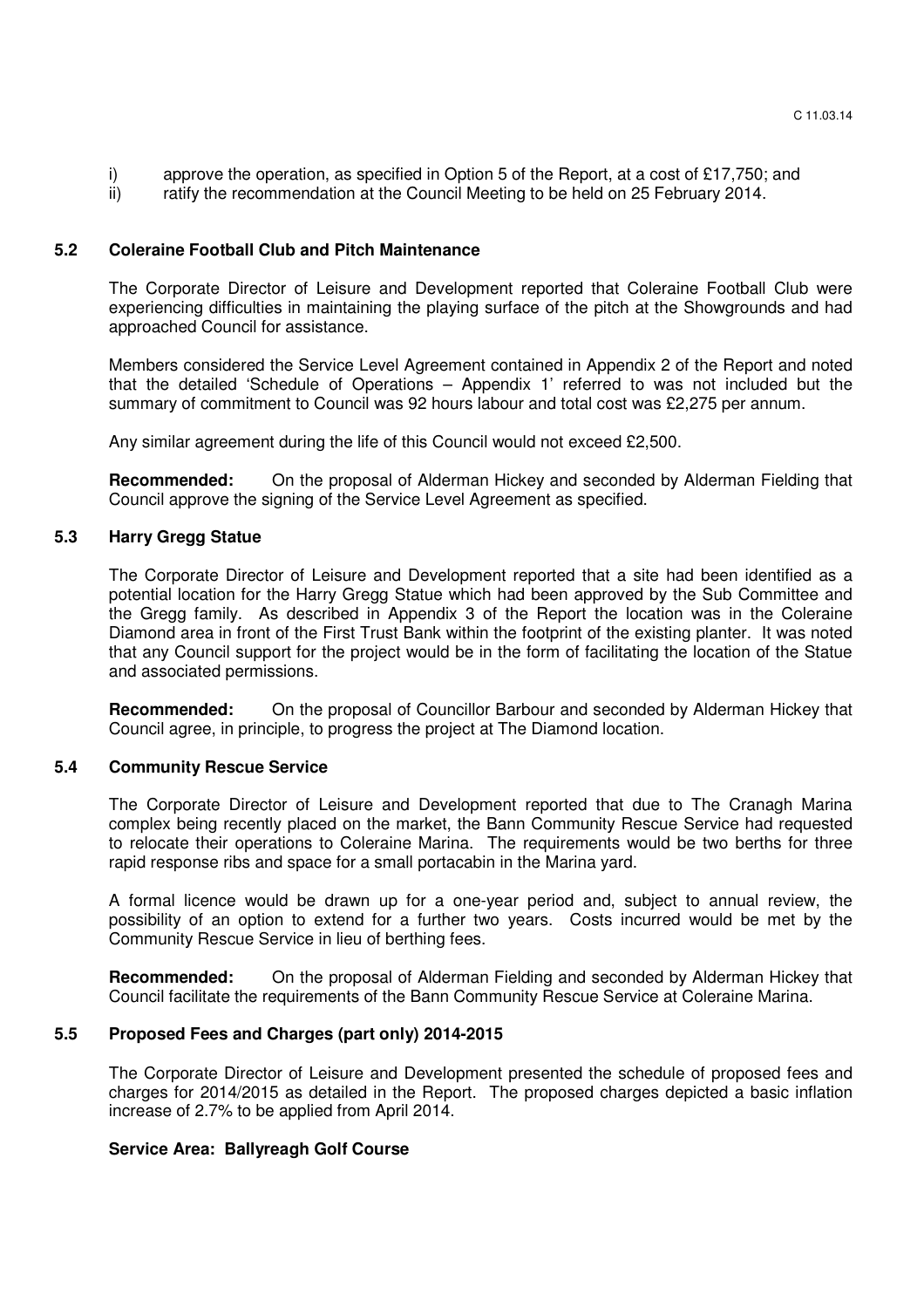| <b>Service</b>                              | Current<br>£ | <b>Proposed</b><br>ç | <b>Comments</b>          |
|---------------------------------------------|--------------|----------------------|--------------------------|
| Yearly Ticket - Adult                       | 135.00       | 145.00*              | Benone £160              |
| <b>Weekly Ticket - Adult</b>                |              | 40.00                | New category; Benone £55 |
| Yearly Ticket -<br>Juv/S.Citizen            | 80.00        | $90.00*$             | Benone £90               |
| Weekly<br>Ticket<br>Juv/S.Citizen           |              | 30.00                | New category; Benone £35 |
| Weekday Par 3 - Adult /<br>Twilight         | 6.90         | 6.95 / 3.80          | Benone £10               |
| Weekday Par 3 -<br>Juv/S.Citizen / Twilight | 5.20         | 5.30 / 2.70          | Benone £7                |
| Weekend Par 3 - Adult<br>/ Twilight         | 8.00         | 8.30 / 5.30          | Benone £11               |
| Weekend Par 3 -<br>Juv/S.Citizen / Twilight | 6.90         | 6.95 / 3.70          | Benone £8                |
| Pitch & Putt - Adult                        | 4.00         | 4.50                 |                          |
| Pitch<br>&<br>Putt<br>Juv/S.Citizen         | 2.90         | 3.50                 |                          |
| -Family<br>Pitch & Putt<br>(2A, 2J)         |              | 13.00                | New category             |
| Putting                                     | 1.00         | 1.00                 |                          |

 **\*** Some members only renewed their membership in the Spring/Summer each year and as all memberships would cease on 31 December 2014 a reduction in the yearly ticket by the following amounts was proposed:

| <b>Purchase Date of</b><br><b>Yearly Ticket:</b> | %<br><b>Reduction</b> | <b>Adult: Proposed /</b><br><b>Reduced £</b> | Juv/S.Citizen:<br><b>Proposed / Reduced</b><br>£ |
|--------------------------------------------------|-----------------------|----------------------------------------------|--------------------------------------------------|
| Up to 31/3/14                                    | $0\%$                 | 145 / 145                                    | 90/90                                            |
| $1/4/14 - 31/5/14$                               | 15%                   | 145 / 124                                    | 90/77                                            |
| $1/6/14 - 31/7/14$                               | 35%                   | 145 / 95                                     | 90/59                                            |
| $1/8/14 - 31/12/14$                              | 60%                   | 145/58                                       | 90/36                                            |

**Recommended:** That Council agree the proposed charges for 2014/2015 for Ballyreagh Golf Course.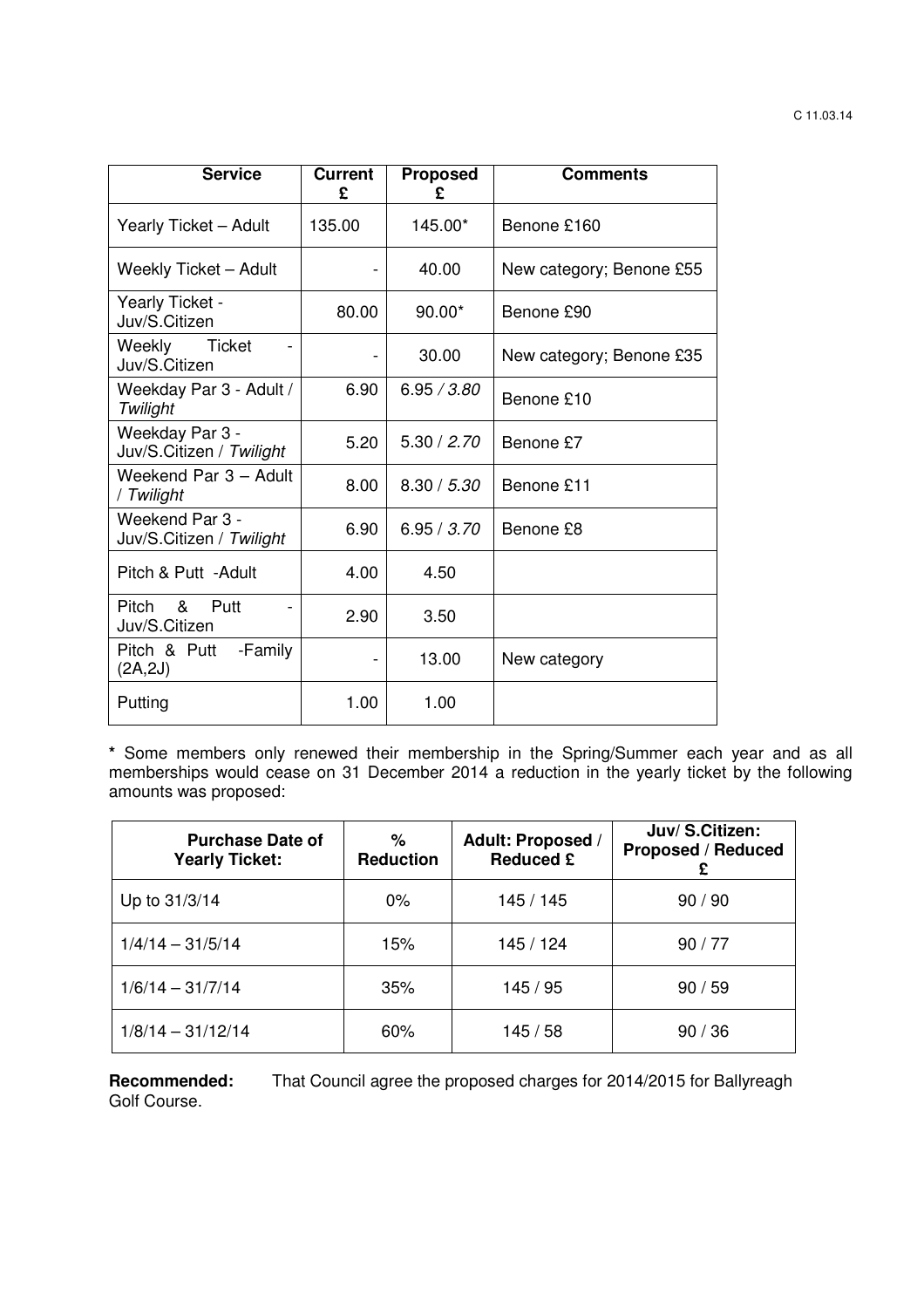# **Service Area: Harbours and Marina**

| <b>Service</b>                              | <b>Proposed (Existing)</b><br>£ | <b>Comments</b>                                      |
|---------------------------------------------|---------------------------------|------------------------------------------------------|
| <b>Coleraine Marina</b>                     |                                 |                                                      |
| Summer (April - September)                  |                                 | Prices per metre                                     |
| Boats up to 7m                              | 98.00 (95.00)                   |                                                      |
| Boats over 7m                               | 112.50 (109.50)                 |                                                      |
|                                             |                                 |                                                      |
| Winter (October - March)                    | 66.00 (66.00)                   | No increase proposed, in an                          |
| Boats up to 7m                              | 72.50 (72.50)                   | attempt to remain competitive                        |
| Boats over 7m                               |                                 | and attract custom back                              |
|                                             |                                 | following acquisition of                             |
|                                             |                                 | replacement 2 <sup>nd</sup> hand crane               |
| Monthly                                     | 220.00 (213.50)                 |                                                      |
| Weekly                                      | 85.00(82.50)                    |                                                      |
| Daily                                       | 22.00(21.50)                    |                                                      |
| Rowing Boats up to 5m                       |                                 |                                                      |
| Summer (April - September)                  | 97.50 (95.00)                   |                                                      |
| Winter (October - March)<br>Use of Crane ** | 62.00 (60.00)<br>12.50 (12.00)  |                                                      |
| <b>Sailing Dinghies</b>                     | 64.00 (62.00)                   | Prices per metre<br>Per annum                        |
| <b>Electric Meter Hire</b>                  | 22.50 (22.00)                   | Per annum - plus                                     |
|                                             |                                 | consumption charges                                  |
| Slipping & Changing                         | 7.00(6.50)                      |                                                      |
| <b>Annual Slipping</b>                      | $\overline{51.00}$ (49.50)      |                                                      |
| Mast Hoist with Boat Lift                   | 35.00 (34.00)                   |                                                      |
| Mast Hoist - Boats Moored                   | 47.00 (45.50)                   |                                                      |
| Elsewhere                                   |                                 |                                                      |
| Short Stay Charge                           | 6.00(5.50)                      |                                                      |
| Jet Wash                                    | 12.50 (12.00)                   |                                                      |
| Diesel*                                     | <b>TBC</b>                      | Per litre                                            |
| Petrol*                                     | <b>TBC</b>                      | Per litre                                            |
| Portballintrae Harbour                      |                                 |                                                      |
| No charges applied                          | N/A                             | Historically, no charges have                        |
|                                             |                                 | been applied at Portballintrae                       |
|                                             |                                 | Harbour due to Council's                             |
|                                             |                                 | inability to feasibly provide                        |
|                                             |                                 | consistently suitable                                |
|                                             |                                 | moorings due to ongoing                              |
|                                             |                                 | sedimentation problems in<br>and around the harbour. |
| Portrush Harbour                            |                                 |                                                      |
| Season Ticket                               |                                 | Prices per metre                                     |
| Boats up to 7m                              | 77.00 (75.00)                   |                                                      |
| Boats over 7m                               | 98.00 (96.00)                   |                                                      |
| Minimum Charge                              | 383.00 (373.00)                 |                                                      |
| <b>Monthly Ticket</b>                       |                                 |                                                      |
| Boats up to 7m                              | 197.00 (192.00)                 |                                                      |
| Boats over 7m                               | 220.00 (213.50)                 |                                                      |
| <b>Weekly Ticket</b>                        |                                 |                                                      |
| Boats up to 7m                              | 70.00 (68.00)                   |                                                      |
| Boats over 7m                               | 80.00 (78.00)                   |                                                      |
|                                             |                                 |                                                      |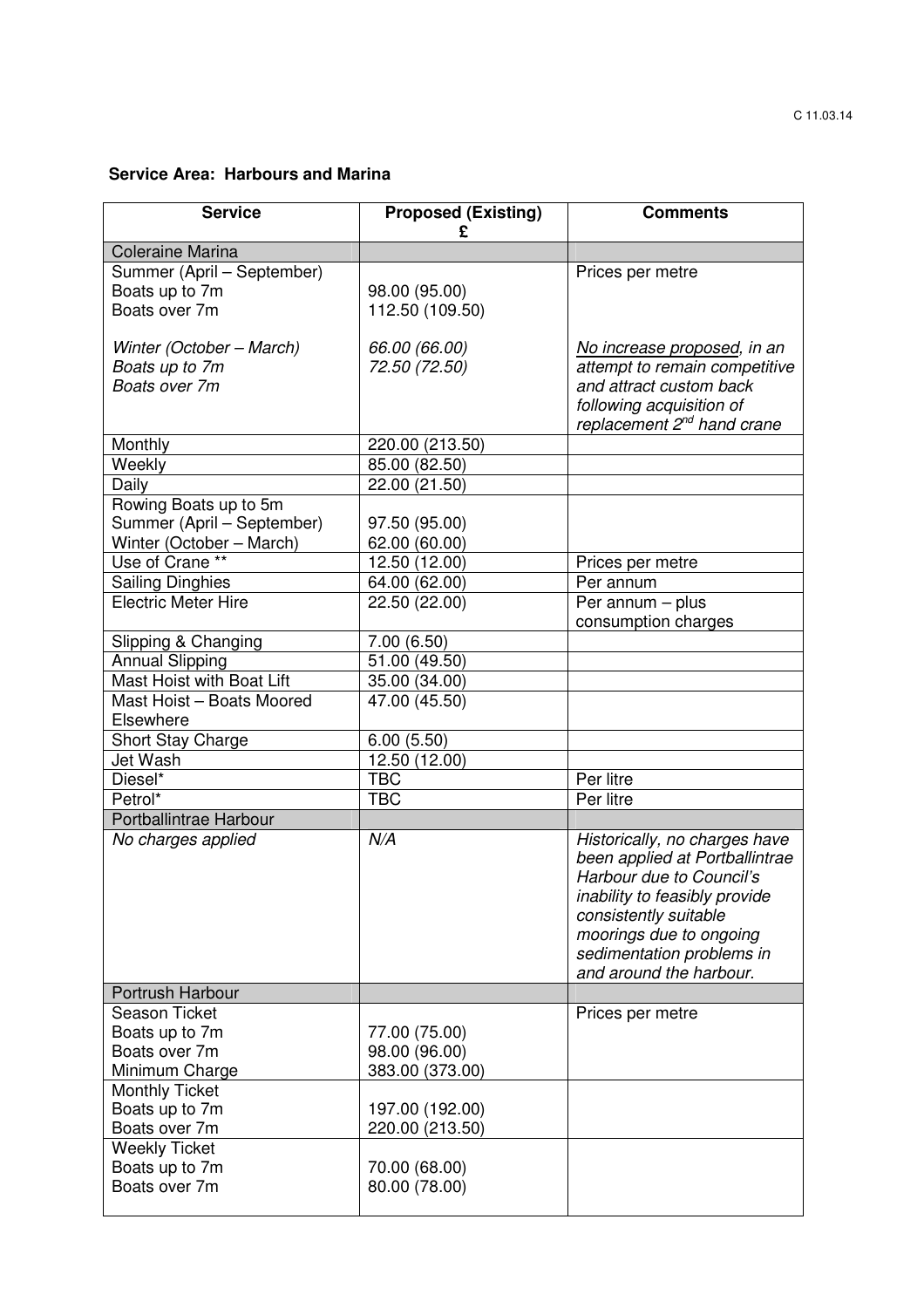| Daily Ticket               |                 |                  |
|----------------------------|-----------------|------------------|
| Boats up to 7m             | 18.00 (17.00)   |                  |
| Boats over 7m              | 20.00 (18.50)   |                  |
| Rowing Boats (season)      | 70.00 (67.50)   |                  |
| <b>Tenders</b>             | 7.00(6.50)      |                  |
| Slipping & Changing        | 7.00(6.50)      |                  |
| <b>Annual Slipping</b>     | 50.00 (49.50)   |                  |
| Short Stay Charge          | 6.00(5.50)      |                  |
| Diesel*                    | <b>TBC</b>      | Per litre        |
| <b>Portstewart Harbour</b> |                 |                  |
| Season Ticket              |                 | Prices per metre |
| Boats up to 7m             | 70.50 (68.50)   |                  |
| Boats over 7m              | 93.50 (91.00)   |                  |
| All Boats - Outer Harbour  | 39.50 (38.50)   |                  |
| <b>Monthly Ticket</b>      |                 |                  |
| Boats up to 7m             | 140.00 (136.00) |                  |
| Boats over 7m              | 163.00 (158.50) |                  |
|                            |                 |                  |
|                            |                 |                  |
| <b>Weekly Ticket</b>       |                 |                  |
| Boats up to 7m             | 52.50 (51.00)   |                  |
| Boats over 7m              | 64.00 (62.00)   |                  |
|                            |                 |                  |
| Daily Ticket               |                 |                  |
| Boats up to 7m             | 17.50 (17.00)   |                  |
| Boats over 7m              | 19.50 (17.00)   |                  |

\* Management pricing flexibility required to reflect and respond to fuel price changes.

\*\* Commercial berth holders at Portrush and Portstewart Harbours, paying for dry storage at Coleraine Marina yard over winter period, would be entitled to 50% reduction in crane fees.

 To align charging regimes at the Harbours and Marina it was proposed to levy a fee of 5% against any late payment of the full amount. Payments were, therefore, proposed as:

1) Full Payment Fee, according to category, would be by 17:00hrs on 11/04/2014.

# **OR**:

- 2) Two payments of equal amounts, the first instalment by 17:00hrs on 11/04/2014 and the second by 17:00hrs on 06/06/2014: total amount payable would be the Full Payment Fee, according to category, plus 5% of this fee amount.
- 3) Any late payment of the Full Payment Fee amount after 11/04/2014 would not be accepted at any Council Office, and the amount payable would be the total of the first and second instalments as outlined in paragraph 2 above.
- 4) Any late payment of either the first or second instalment after their respective appointed dates would be subject to a 5% late payment fee on the total of paragraph 2 above.
- 5) Failure to comply with the payment schedule would result in the mooring being re allocated.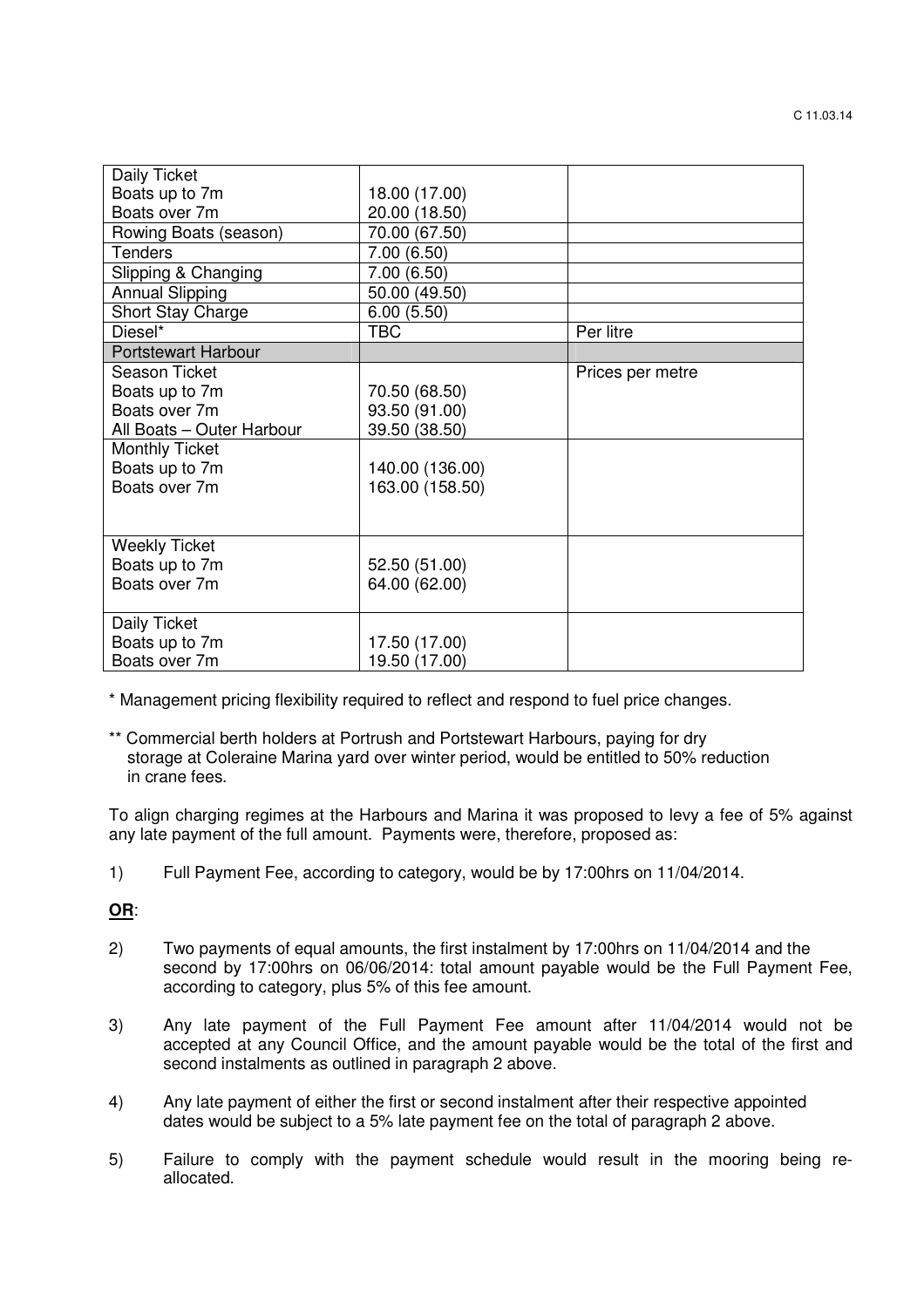**Recommended:** That Council agree the proposed charges for 2014/2015 for Harbours and Marina.

#### **Service Area: Cemeteries**

| <b>Service</b>                                                                         | <b>Current £</b> |             | Proposed £ |         | <b>Other Councils figures</b>                            |  |
|----------------------------------------------------------------------------------------|------------------|-------------|------------|---------|----------------------------------------------------------|--|
|                                                                                        | Resident         | Non-<br>res | Resident   | Non-res | <b>Residents:</b><br>$L = Limavady;$<br>$B =$ Ballymoney |  |
| Purchase of a plot                                                                     | 160.00           | 320.00      | 165.00     | 329.00  | B: £150; L: £120                                         |  |
| Up to 3 openings<br>(per opening)                                                      | 160.00           | 320.00      | 165.00     | 329.00  | B: £168; L: £235-£185                                    |  |
| <b>Burials on</b><br>Saturday,<br>Sunday, and<br><b>Bank Holidays</b><br>(per opening) | 220.00           | 370.00      | 226.00     | 380.00  | B: £168; L £250-£180                                     |  |
| Ashes                                                                                  | 55.00            | 110.00      | 57.00      | 113.00  | B: £48; L: £80                                           |  |
| Stillborn /<br>Children under 2<br>vears                                               | 45.00            | 90.00       | 46.00      | 92.00   | B: £48; L: zero                                          |  |
| Permission to<br>erect a memorial                                                      | 55.00            | 65.00       | 57.00      | 67.00   | B: £37; L: £50                                           |  |
| Duplicate<br>Certificate                                                               | 11.00            | 22.00       | 12.00      | 23.00   | B: £21; L: £25                                           |  |
| Tree for Garden<br>of Remembrance                                                      | 90.00            | 110.00      | 92.00      | 113.00  | n/a                                                      |  |
| Plaque for<br>Garden of<br>Remembrance                                                 | 80.00            | 85.00       | 82.00      | 88.00   | B: £47; L: n/a                                           |  |

It was proposed by Alderman Hickey and seconded by Councillor Boyle, that the service for stillborn/children under 2 yrs be free of charge.

Following further discussion Alderman Hickey and Councillor Boyle agreed to withdraw the proposal.

**Recommended:** On the proposal of Alderman McClure and seconded by Alderman Hillis that Council agree the proposed charges for 2014/2015 for the Cemeteries.

#### **5.6 Proposed Fees and Charges 2014/2015 – Flowerfield Arts Centre**

 The Corporate Director of Leisure and Development presented the proposed 2014/2015 fees and charges for Flowerfield Arts Centre as contained in Appendix 4 of the Report as follows:

| <b>Service</b>                              | <b>Current £</b> | Proposed £ | <b>Comments</b> |
|---------------------------------------------|------------------|------------|-----------------|
| <b>Arts &amp; Voluntary</b><br><b>Rates</b> |                  |            |                 |
| <b>Conference Room</b>                      |                  |            |                 |
| Hour                                        | 26.00            | 27.00      |                 |
| 3 Hours                                     | 62.00            | 64.00      |                 |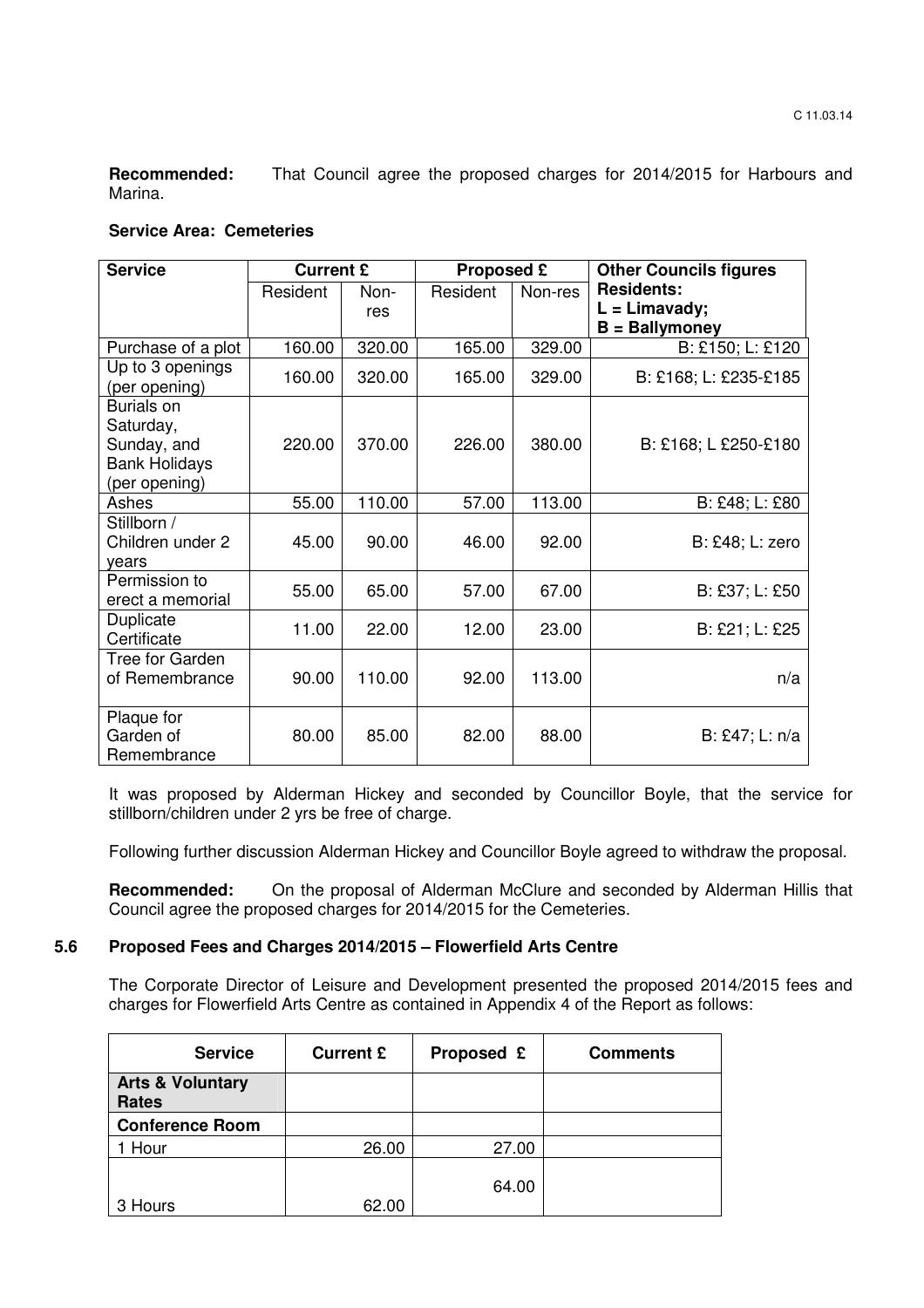| <b>Auditorium - Hall</b><br>Only |        |        |  |
|----------------------------------|--------|--------|--|
| 1 Hour                           | 36.00  | 37.00  |  |
| 3 Hours                          | 88.00  | 91.00  |  |
| <b>Auditorium Seated</b>         |        |        |  |
| 1 Hour                           | 41.00  | 42.00  |  |
| 3 Hours                          | 108.00 | 115.00 |  |
| <b>Media Training</b>            |        |        |  |
| Room                             |        |        |  |
| 1 Hour                           | 41.00  | 42.00  |  |
| 3 Hours                          | 108.00 | 111.00 |  |
| <b>Pottery Studio</b>            |        |        |  |
| 1 Hour                           | 26.00  | 30.00  |  |
| 3 Hours                          | 60.00  | 65.00  |  |
| <b>Classrooms 1.2.3</b>          |        |        |  |
| 1 Hour                           | 26.00  | 27.00  |  |
| 3 Hours                          | 60.00  | 62.00  |  |
| <b>Media Workshop</b>            |        |        |  |
| 1 Hour                           | 26.00  | 27.00  |  |
| 3 Hours                          | 62.00  | 64.00  |  |
| Foyer (3 Hours)                  | 88.00  | 95.00  |  |
|                                  |        |        |  |
| Kitchen (3 Hours)                | 46.00  | 47.00  |  |
| Private /                        |        |        |  |
| <b>Commercial Rates</b>          |        |        |  |
| <b>Conference Room</b>           |        |        |  |
| 1 Hour                           | 41.00  | 42.00  |  |
| 3 Hours                          | 113.00 | 116.00 |  |
| <b>Auditorium-Hall</b>           |        |        |  |
| Only<br>1 Hour                   | 62.00  | 64.00  |  |
| 3 Hours                          | 165.00 | 170.00 |  |
| <b>Auditorium Seated</b>         |        |        |  |
| 1 Hour                           | 77.00  | 79.00  |  |
| 3 Hours                          | 216.00 | 222.00 |  |
| <b>Media Training</b>            |        |        |  |
| Room                             |        |        |  |
| 1 Hour                           | 72.00  | 75.00  |  |
| 3 Hour                           | 196.00 | 205.00 |  |
| <b>Pottery Studio</b>            |        |        |  |
| 1 Hour                           | 41.00  | 45.00  |  |
| 3 Hours                          | 113.00 | 120.00 |  |
| <b>Classrooms 1.2.3</b>          |        |        |  |
| 1 Hour                           | 36.00  | 37.00  |  |
|                                  |        |        |  |
| 3 Hours                          | 93.00  | 96.00  |  |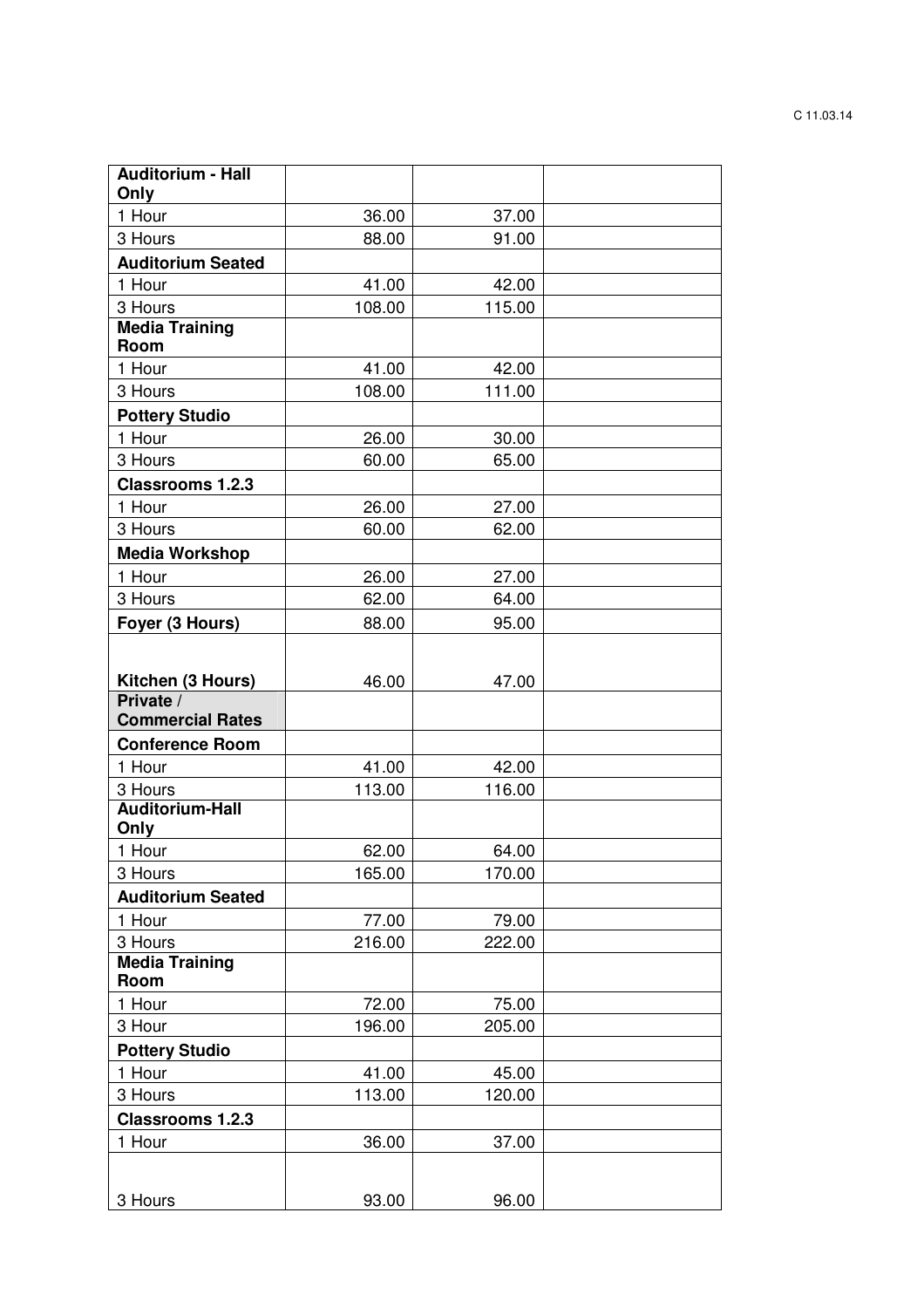| <b>Media Workshop</b>                                     |               |               |                                                |
|-----------------------------------------------------------|---------------|---------------|------------------------------------------------|
| 1 Hour                                                    | 36.00         | 37.00         |                                                |
| 3 Hours                                                   | 93.00         | 96.00         |                                                |
| Foyer (3 Hours)                                           | 113.00        | 120.00        |                                                |
| Kitchen (3 Hours)                                         | 62.00         | 64.00         |                                                |
|                                                           |               |               |                                                |
| "Friends of<br><b>Flowerfield"</b>                        |               |               |                                                |
| <b>Scheme</b>                                             |               |               |                                                |
| <b>Concession Rate</b>                                    | 10.00         | 10.00         |                                                |
| Individual                                                | 12.00         | 12.00         |                                                |
| Family<br>"Friends" Room                                  | 20.00         | 20.00         |                                                |
| <b>Hire Sessions</b>                                      | 5.00          | 7.00          |                                                |
| <b>Kiln Hire</b>                                          |               |               |                                                |
| Ceramics Large Kiln                                       | 21.00         | 22.00         |                                                |
| <b>Ceramics Small Kiln</b>                                | 15.00         | 15.00         |                                                |
| <b>Glass Kilns</b>                                        | 15.00         | 15.00         |                                                |
| <b>Technical Support</b>                                  |               |               |                                                |
| <b>Services</b>                                           | 80.00         | 80.00         |                                                |
| <b>In-House Technical</b><br><b>Support Services</b>      | 15.00         | 20.00         | [Per Hour]                                     |
|                                                           |               |               |                                                |
| <b>Performance Ticket</b><br><b>Prices</b>                |               | 10.00         |                                                |
| All Workshops &<br><b>Course Fees</b><br>(minimum charge) | 6.00          | 6.00          |                                                |
| <b>Artist / Makers</b><br><b>Studio Rental</b>            | 93.00         |               | $96.00$   per month                            |
| Reprographic<br><b>Charges</b>                            |               |               |                                                |
| Photocopy B/W                                             | $0.20 - 0.75$ | $0.21 - 0.77$ |                                                |
| <b>Photocopy Colour</b>                                   | 1.00          | 1.03          |                                                |
| Laminating                                                | 2.00          | 2.06          |                                                |
|                                                           |               |               |                                                |
| <b>Café Charges</b>                                       |               |               |                                                |
| <b>Biscuits</b>                                           | 0.60          |               |                                                |
| Drinks - Vending                                          |               |               | Reflective of Machine<br><b>Supplies Costs</b> |

**Recommended:** That Council agree the proposed schedule of fees and charges for 2014/2015 for Flowerfield Arts Centre.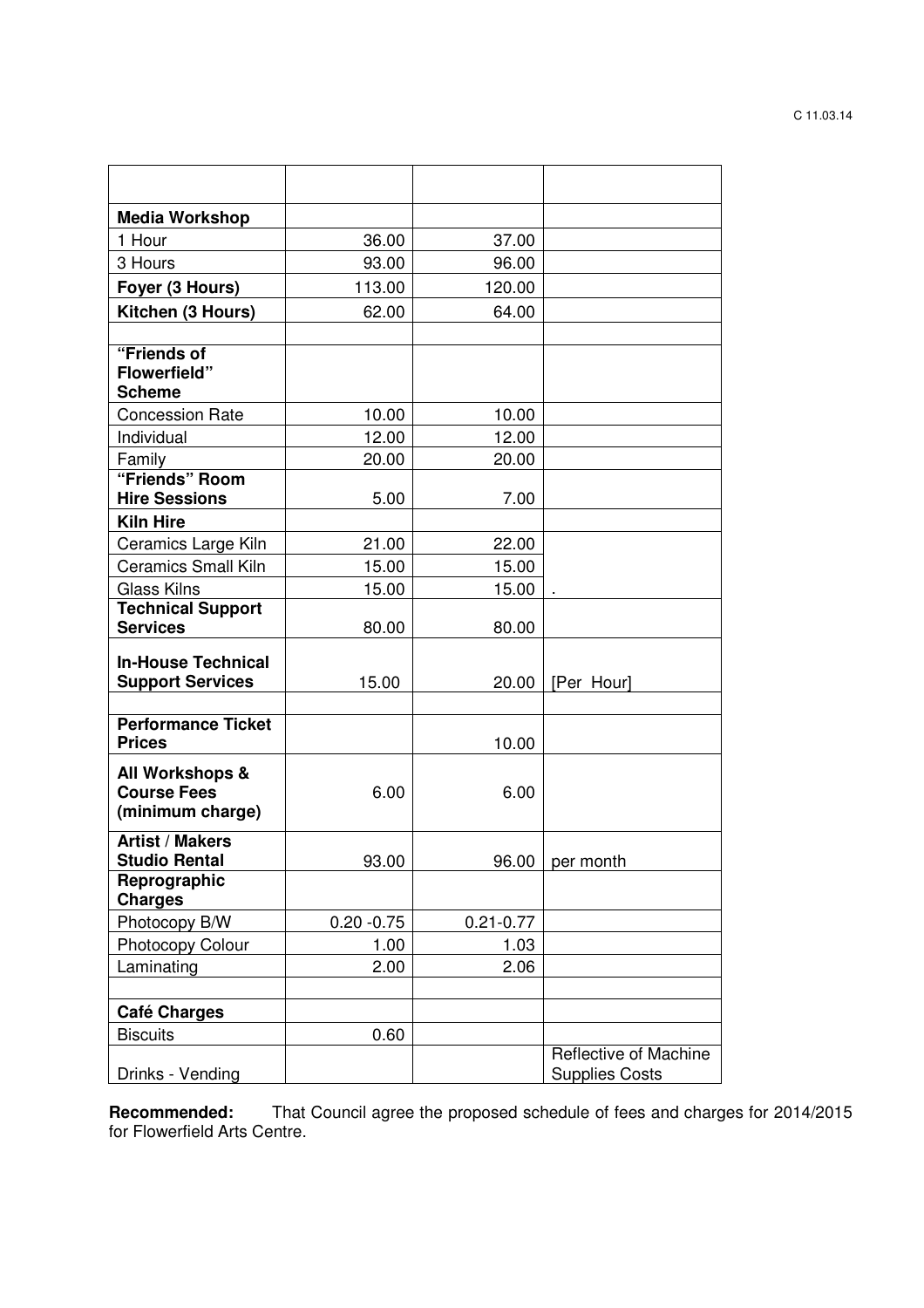#### **5.7 Kilrea Sports Complex – Amendment to Opening Hours**

The Corporate Director of Leisure and Development advised Members that in order to act upon the audit recommendation it was proposed to re-align the opening hours of the Kilrea Sports Complex with those of the Jim Watt Sports Centre. It was noted that the Management Team would continue to accommodate all groups through applying 'opening and closing' as per bookings during daytime/weekdays.

**Recommended:** On the proposal of Alderman Hickey and seconded by Alderman McClure that Council approve an amendment to the opening hours of Kilrea Sports Complex and re-align them with those of the Jim Watt Sports Centre; 3pm – 10pm weekdays and 10am – 5.30pm Saturdays.

### **5.8 Community Support Plan – Action Plan 2014/2015**

The Community Development Manager provided a short presentation outlining the cost of services provided through the Community Support Plan for 2014/2015. The total cost for the delivery of the Plan was £298,380.00 less possible DSD grant of £115,187.00 resulting in a total net cost to Council of £183,193.00. Members noted the action plan provided in Appendix 5 of the Report.

**Recommended:** That Council approve the Community Support Plan 2014/2015 and associated costs subject to match funding from DSD.

#### **5.9 Rugby Avenue**

The Corporate Director of Leisure and Development reported that a request had been received from former Councillor and member of the Project Board, Mr Adrian McQuillan MLA, seeking permission to continue as a member of the Board.

 Members were given an overview of the composition of the Project Board and the existing membership.

 Following discussion it was proposed by Alderman Hillis and seconded by Councillor Boyle, that the request be marked 'read and discussed', as it would not be good practice to set a precedent.

 A proposal put forward by Councillor Knight-McQuillan and seconded by Alderman Fielding, that Mr Adrian McQuillan be permitted to continue as a member of the Project Board, was deemed as being a direct negative to the original motion.

 On the proposal being put to the Meeting four Members voted in favour and three Members voted against.<br>**Recommended:** 

That Council mark the request as 'read and discussed'.

#### **5.10 Land Use Policy**

 The Corporate Director of Leisure and Development reported that there was the need for a Land Use Policy for regulating the ever increasing number of requests to use Council lands for events and recreational activities. The Draft Land Use Policy was described in Appendix 6 of the Report providing regulation for granting permission, applying commercial charges and cost recovery and the responsibility for liability and safety.

**Recommended:** That Council agree the Draft Land Use Policy.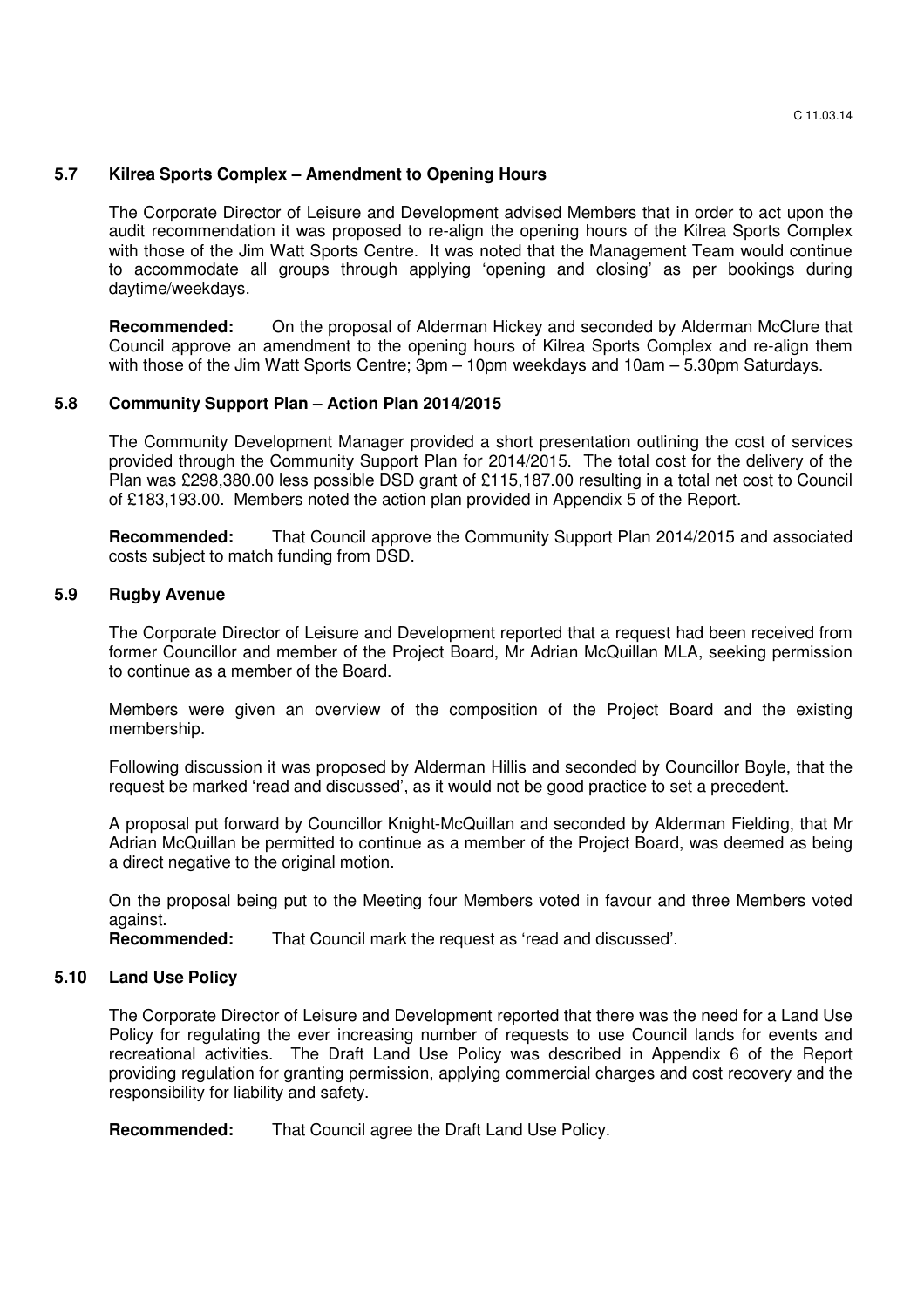#### **5.11 For Information**

#### **5.11.1 Causeway Museum Service**

#### **On The Brink 1914-1916**

Members noted that this was a three year Heritage Lottery Fund project being developed by the Causeway Museum Service in partnership with Mid Antrim Museum Service to encourage participation and new perspectives through local museums and heritage. A programme would be delivered in March as appropriate to levels of funding available.

#### **Coleraine 1914**

It was noted that Causeway Museum Service and Coleraine Museum would provide a panel based exhibition to support the proposed civic programme in July and August to commemorate the beginning of WW1 in 1914.

#### **Heritage Lottery Fund – Community Engagement Initiative**

It was noted that the Causeway Museum Service and Coleraine Museum had successfully secured one of five traineeships through this accredited scheme. The trainee would spend eighteen months learning community engagement skills and would complete a museum based project working with visually impaired people. The traineeship was fully funded and administered by the Northern Ireland Museums Council.

#### **5.11.2 Portrush Harbour – Port Status and Cruise Ship Destination**

The Corporate Director of Leisure and Development advised Members that during the 2013 season Portrush Harbour had achieved 'Port Status' and had accommodated twelve cruise ships which had anchored in West Bay.

In order to comply with International Ship and Port Facility Security Code requirements, the harbour management staff had to produce a Port Facility Security Plan for the harbours which would be approved by the Department for Transport and would remain valid for a five-year period subject to inspection verification.

 In order to offset associated costs and increase revenue a landing charge of £2/passenger, based on the ships' total passenger capacity, was proposed for the coming season which was in keeping with that of other ports and marinas throughout the Province.

#### **5.11.3 Mountain-Biking at Garvagh Forest**

Members noted that following a recent meeting with Forest Service and Outdoor Recreation Northern Ireland the next stage would be the completion of the full Licence Agreement to establish Council as the body responsible for the delivery of all outdoor pursuits in Garvagh Forest. Funding was still being actively pursued from NI Tourist Board, Sport NI and RDP sources and when this was secured the facility should be completed within eleven to twelve months.

### **5.11.4 Coleraine Policing and Community Safety Partnership Plan 2013-2015**

Members noted that the Coleraine Policing and Community Safety Partnership had developed a Strategy and Action Plan 2013-2015 which focused on the work of the PCSP over the next two years and set out actions to address the priorities identified. The executive summary of the Plan for 2013- 2015, approved by the PCSP Board, was contained in Appendix 7 of the Report.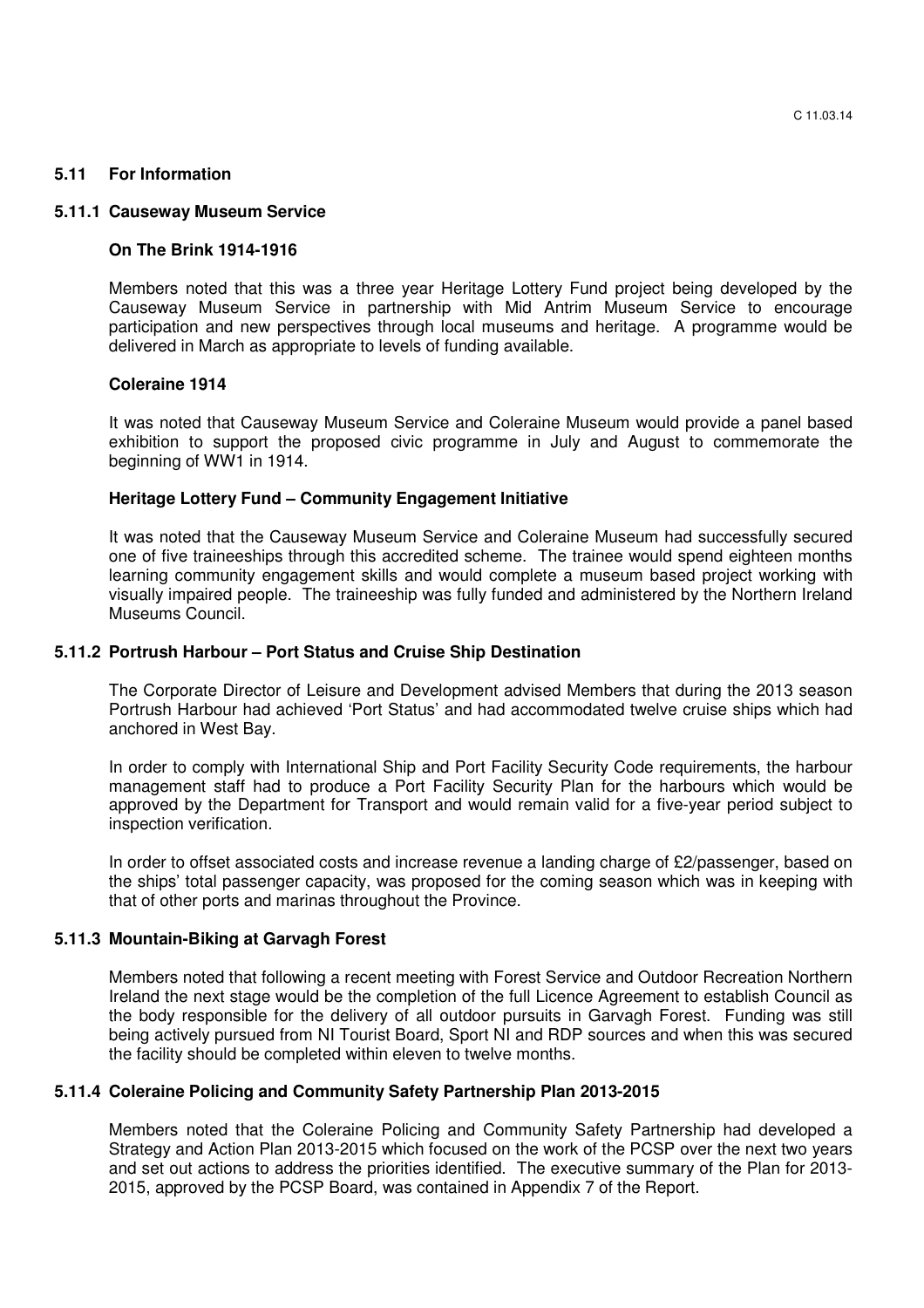#### **5.11.5 Giro D'Italia**

 The Corporate Director of Leisure and Development provided an update on the Giro D'Italia and the proposed events to be held as follows:

#### **Wednesday 07 May 2014**

 Short circuit "Criterium" race for 49 invited riders preceded by a children's cycle ride around Coleraine Town Centre – start 6.30pm and finish 8.30pm at the Town Hall. This event would be organised by the Bann Wheelers' Cycle Club.

#### **Thursday 08 May 2014**

Portrush and Portstewart Primary Schools based morning cycling event for P7 pupils departing from each town and meeting up at Juniper Hill Caravan Site for some events and road safety information from PSNI. This event would be sponsored by Morellis.

#### **Friday 09 May 2014**

A "Sunset Port to Port Pedal" family cycling event targeting the "leisure" cyclist, concluding with some Italian themed food (sponsored by Morellis) and cycling-based events/festival in Portrush. Start Portstewart 7pm and end Portrush, using Sustrans route, then back to Portstewart 9.30pm.

#### **Saturday 10 May 2014**

Giro D'Italia – Belfast/Causeway Coastal Route (approximately lunch-time)/Belfast.

# **6 CORRESPONDENCE**

There was no correspondence.

# **7 ANY OTHER BUSINESS**

#### **7.1 Coleraine Arts Committee**

Councillor Boyle referred to a letter Members had received from the Chair of Coleraine Arts Committee (CAC).

The Corporate Director of Leisure and Development confirmed that the Chair of CAC had received the draft report produced by KPMG to review the content from the context of accuracy. The Corporate Director of Leisure and Development stated that it was unfortunate that the Chair of CAC had progressed further at this stage by making a recommendation to Members before they had received the presentation from KPMG and considered all options.

#### **7.2 Portrush Harbour Boatsheds**

The Corporate Director of Leisure and Development updated Members on the present position with regard to Portrush Harbour Boatsheds. Legal advice was being sought regarding fishermen's equipment remaining in two of the sheds as this was crucial to their livelihoods. It was noted that contractual work would be commencing soon and containers would be placed on site as alternative premises.

#### **7.3 Dates for Diary**

The Corporate Director of Leisure and Development advised Members of the following diary dates: